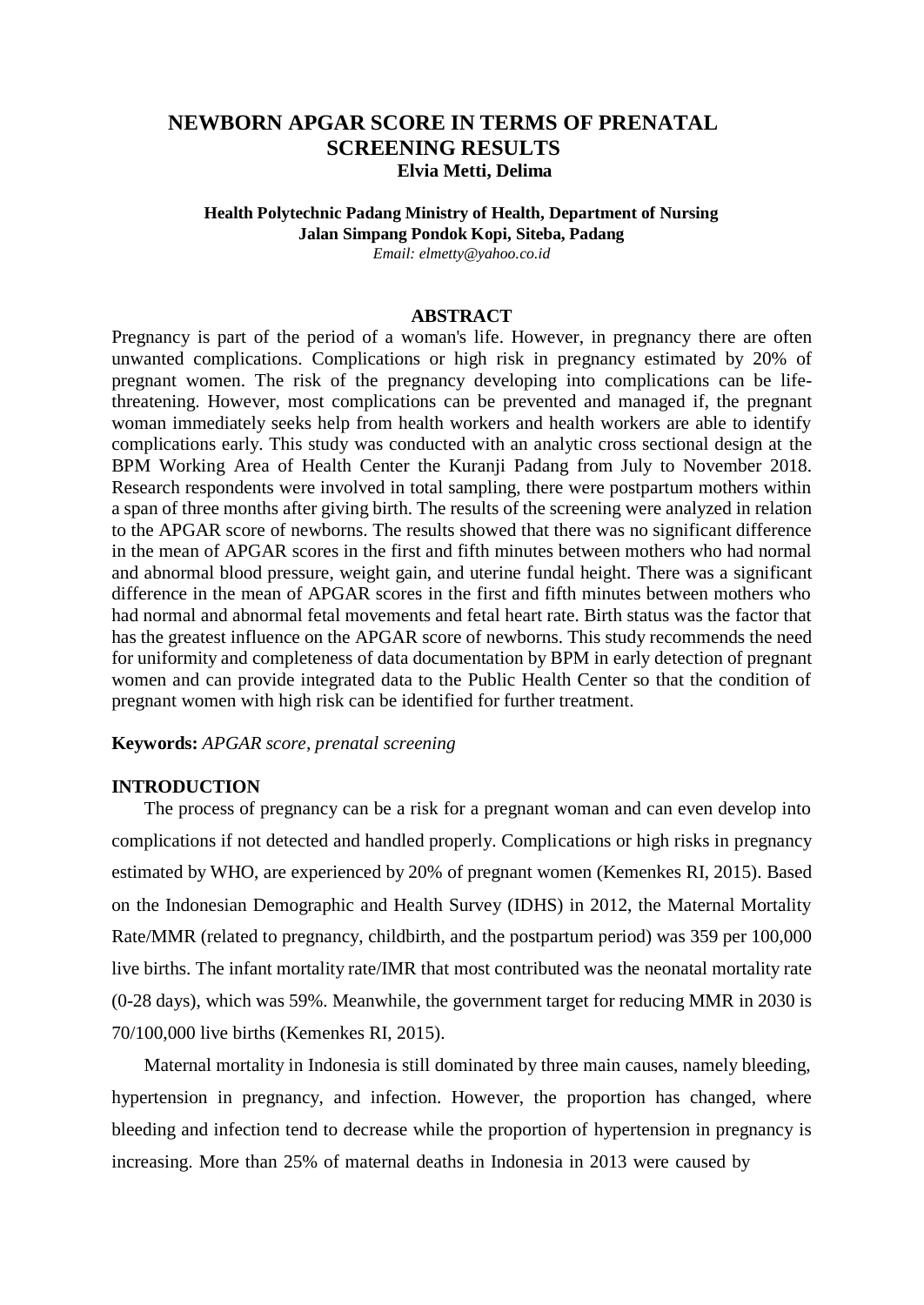hypertension in pregnancy (Kemenkes RI, 2015). Cases of maternal mortality in the city of Padang have increased to 20 mothers in 2016. The highest direct cause is eclampsia and the indirect cause is related to risk factors and high risk in pregnant women (Dinas Kesehatn Kota/DKK Padang, 2017).

Risky pregnancy conditions such as anemia, hypertension, diabetes mellitus, bleeding can have an impact on the health of the fetus/baby and can be life-threatening. These risks include preterm or premature labor, low birth weight, premature rupture of membranes and stunted fetal growth (Johns & Jauniaux, 2006; Oppenraaij, et al., 2009; Leveno, et al., 2009). Low birth weight can not only occur in premature babies, but also in term babies who experience growth retardation during pregnancy (Kemenkes RI, 2015)

However, most complications can be prevented and managed if, the pregnant woman immediately seeks help and health workers are able to identify complications early. There are three types of intervention areas that are carried out to reduce maternal and neonatal mortality and morbidity, one of which is the improvement of antenatal services that are able to detect and adequately handle high-risk cases. The government has also set criteria for quality standards nationally regarding efforts to provide maternal health services, including pregnant women or antenatal services. The importance of maternal health and the optimization of maternal health services are important factors that determine the safety of the mother and fetus/infant so that pregnant women are not in a high-risk pregnancy (Kemenkes RI, 2015). Detection of high-risk pregnant women aims to find out whether pregnant women during pregnancy, childbirth or postpartum are not in a condition of complications and safe in childbirth (DKK Padang, 2017).

According to the American Pregnancy Association (2016), prenatal screening is not only based on the results of blood tests but can also be compared from risk factors, which are not aimed at diagnosing but only as a guide for further action. The Washington State Health Care Authority developed the MSS Prenatal Screening Tool. This instrument identifies various risk factors such as race, age, nutrition, prenatal visits, medical conditions including history of diabetes, hypertension, multiple pregnancies, history of birth of a baby, substance addiction, and mental health. According to Cunningham (2017), a study conducted by Victorian Clinical

Genetics Services at the Murdoch Children's Research Institute and Illumina's Northern California Services Laboratory on 90,000 pregnant women using prenatal screening showed an average accuracy of almost 99% in detecting Down syndrome from 10 weeks of gestation.

The study byRaharjo, Ngo, and Muhyi (2021) showed that there was a correlation between the insidence of apgar score below 7 with prolonged labor, and there was no correlation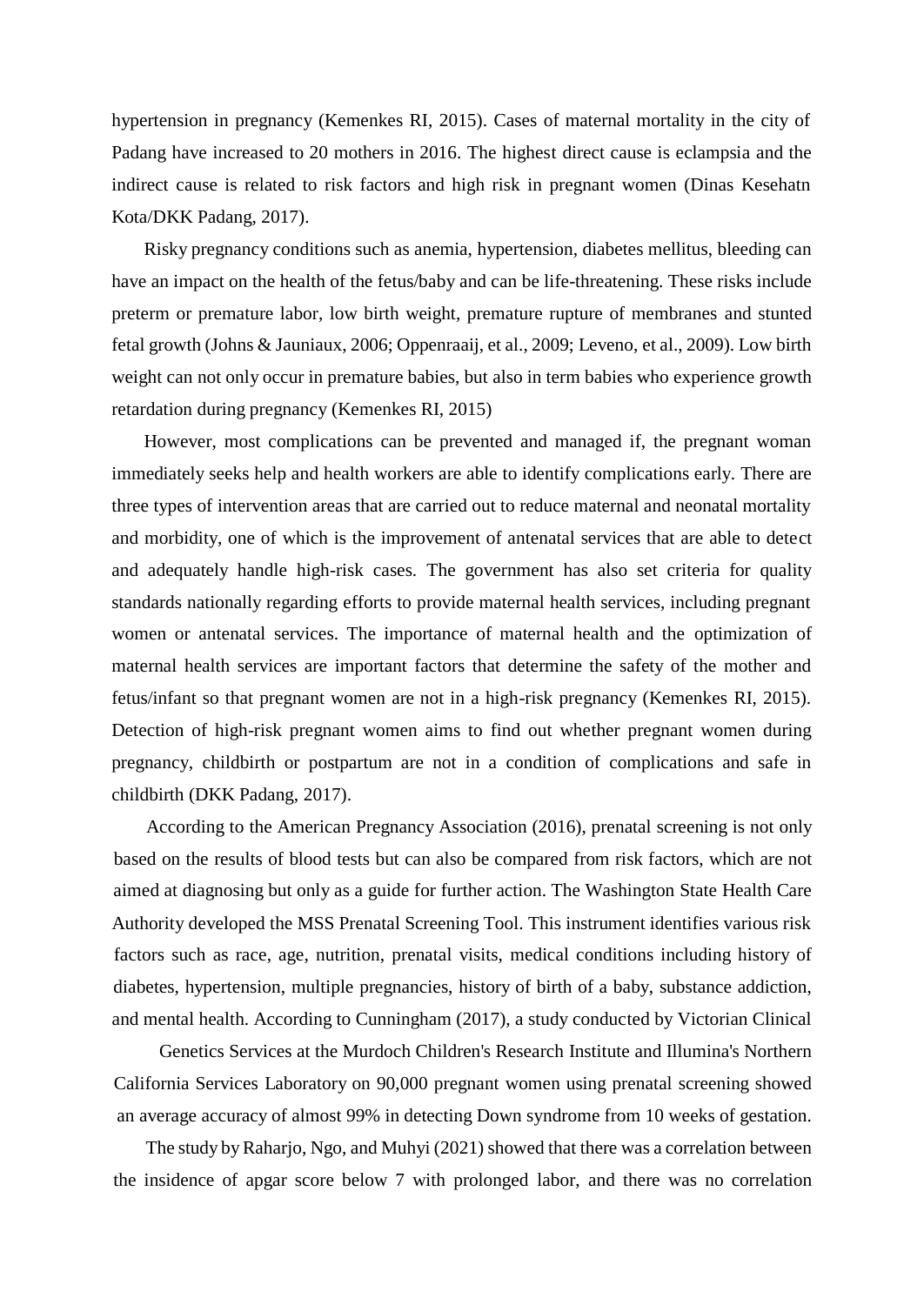between the insidence of apgar score below 7 with mother's age, parity, and anemia. The study by Widarta, et al (2015) at dr. Soetomo Hospital Surabaya found that all cases of maternal death contained elements of risk factors in Kartu Skor Poedji Rochjati (KSPR) and factor of four was late. KRST was the group with the most risk factors (55.2%), followed by KRT 39.7%and KRR 5.2%. Factors that were late in detecting danger signs were found to be 82.8%, late in making decisions to refer 56.9%, and late arrival at the referral place 15.5%.

The target of high-risk pregnant women is 20% of the total number of pregnant women. In 2016, it was estimated that there were 3,688 high risk/complicated pregnant women out of 18,439 pregnant women. High risk pregnant women found and treated was 2,582 (70.01%). This coverage increased from 2015 as many as 1,544 (41.7%). The pregnant women recorded in Kuranji District which includes three working areas of the Publict Health Centre (Kuranji, Belimbing and Ambacang) is large, from 2837 pregnant women it is estimated that as many as 568 pregnant women are at risk (DKK Padang, 2017).

This study was to determine the relationship between monitoring the health of pregnant women through prenatal screening on the health condition of the baby at birth, namely the APGAR score in the Kuranji District, Padang.

#### **METHODS**

This study was conducted with an analytic cross sectional design at the active independent practice (BPM) at the Kuranji District Padang which are the working areas of the Kuranji, Belimbing and Ambacang Publich Health Centers. It was done from July to November 2018. Research respondents were involved in total sampling, there were postpartum mothers within a span of three months after giving birth. Data was collected after coordinating with BPM officers regarding data on mothers giving birth and based on visit/delivery reports. The results of the screening were analyzed in relation to the APGAR score of newborns starting from univariate to multivariate analysis with linear regression analysis.

#### **RESULT AND DISCUSSION**

Bivariate analysis was conducted to determine the relationship between the dependent variable and the independent variable. In was performed on prenatal screening variables (blood pressure, weight, uterine fundal height, fetal heart rate and fetal movement) with APGAR scores in the first and fifth minutes. The result as shown in Table 1 to Table 5

## **Table 1. The Mean of APGAR Score in First and Fifth Minute Newborns Based on Mother's Blood Pressure**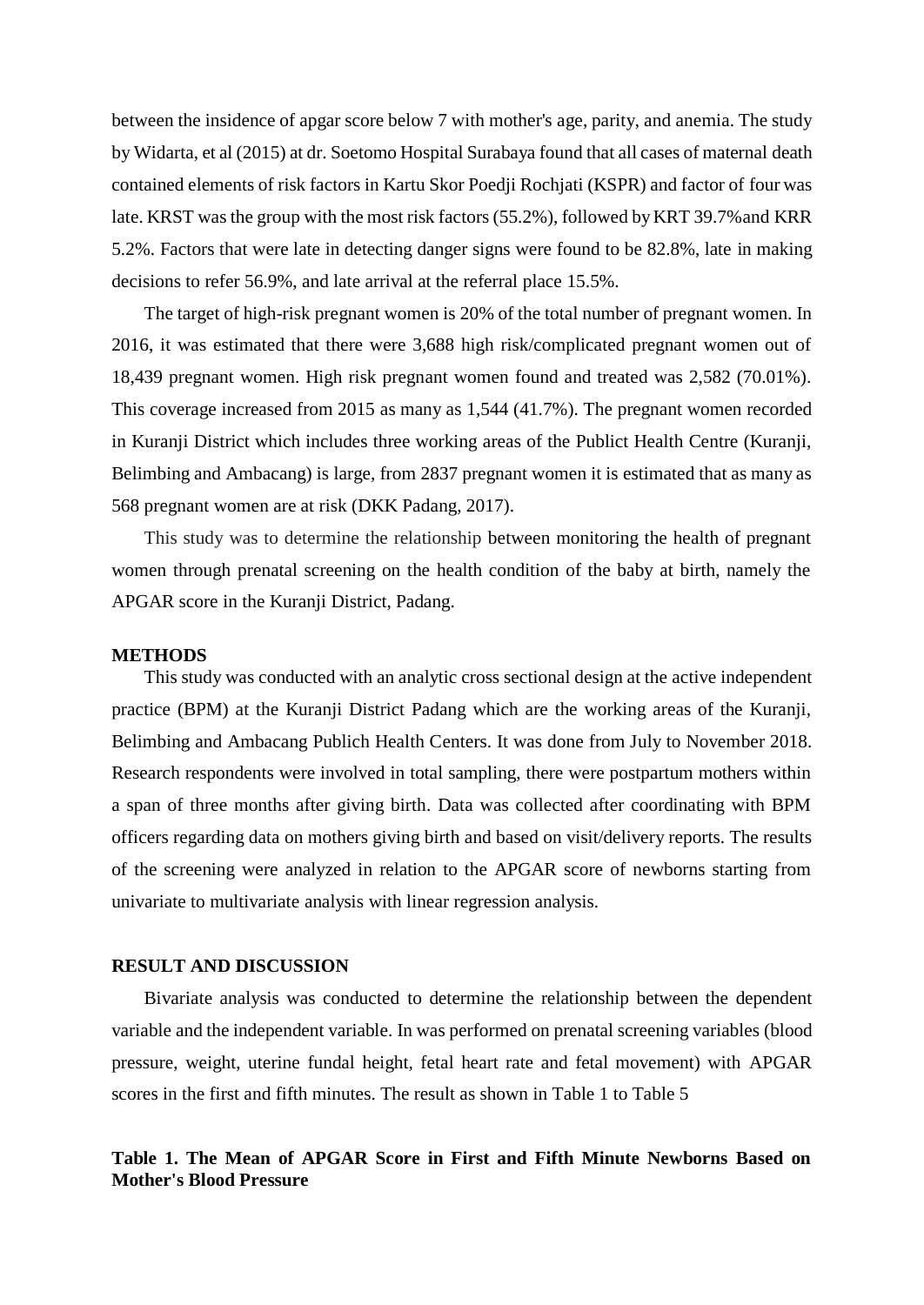| <b>Variable</b> | <b>Blood</b>    | <b>Mean</b> | <b>SD</b> | <b>SE</b> | <i>p</i> value | $\boldsymbol{N}$ |
|-----------------|-----------------|-------------|-----------|-----------|----------------|------------------|
|                 | <b>Pressure</b> |             |           |           |                |                  |
| First minutes   | Normal          | 7.88        | 0.589     | 0.051     |                | 134              |
| of APGAR        | Abnormal        | 7,60        | 0.966     | 0.306     | 0.387          | 10               |
| score           |                 |             |           |           |                |                  |
| Fifth minutes   | Normal          | 8.90        | 0,573     | 0,050     |                | 134              |
| of APGAR        | Abnormal        | 8.70        | 0.949     | 0,300     | 0,307          | 10               |
| score           |                 |             |           |           |                |                  |

Table 1 shows there is no significant difference in the mean of APGAR scores in the first and fifth minutes between mothers who had normal and abnormal blood pressure (*p value* 0.387 and 0.307 in first and fifth minute).

**Table 2. The Mean of APGAR Score in First and Fifth Minute Newborns Based on Mother's Weight**

| <b>Variable</b>   | Mother's<br>Weight | <b>Mean</b> | <b>SD</b> | <b>SE</b> | <i>p</i> value | $\boldsymbol{N}$ |
|-------------------|--------------------|-------------|-----------|-----------|----------------|------------------|
| First minutes     | Normal             | 7,87        | 0,590     | 0.056     | 0,822          | 113              |
| of APGAR<br>score | Abnormal           | 7,84        | 0.735     | 0,132     |                | 31               |
| Fifth minutes     | Normal             | 8.89        | 0,573     | 0,054     | 0,853          | 113              |
| of APGAR<br>score | Abnormal           | 8,87        | 0.718     | 0.129     |                | 31               |

Table 2 shows there is no significant difference in the mean of APGAR score in the first minute and fifth minute between mothers who had normal and abnormal weight gain (*p value* 0.822 and 0.853 in first and fifth minute).

| Table 3. The Mean of APGAR Score in First and Fifth Minute Newborns Based on |  |  |
|------------------------------------------------------------------------------|--|--|
| <b>Mother's Uterine Fundal Height</b>                                        |  |  |

| <b>Variable</b>   | <b>Uterine</b><br><b>Fundal</b><br>Height | <b>Mean</b> | <b>SD</b> | <b>SE</b> | <i>p</i> value | $\boldsymbol{N}$ |
|-------------------|-------------------------------------------|-------------|-----------|-----------|----------------|------------------|
| First minutes     | Normal                                    | 7.86        | 0,596     | 0.056     | 0,921          | 113              |
| of APGAR<br>score | Abnormal                                  | 7,87        | 0.718     | 0.129     |                | 31               |
| Fifth minutes     | Normal                                    | 8.89        | 0,573     | 0,054     | 0,853          | 113              |
| of APGAR<br>score | Abnormal                                  | 8,87        | 0.718     | 0.129     |                | 31               |

Table 3 shows there is no significant difference in the mean of APGAR score in the first minute and fifth minute between mothers who had normal and abnormal uterine fundal height (*p value* 0.921 and 0.853 in first and fifth minute).

## **Table 4. The Mean of APGAR Score in First and Fifth Minute Newborns Based on Fetal Heart Rate**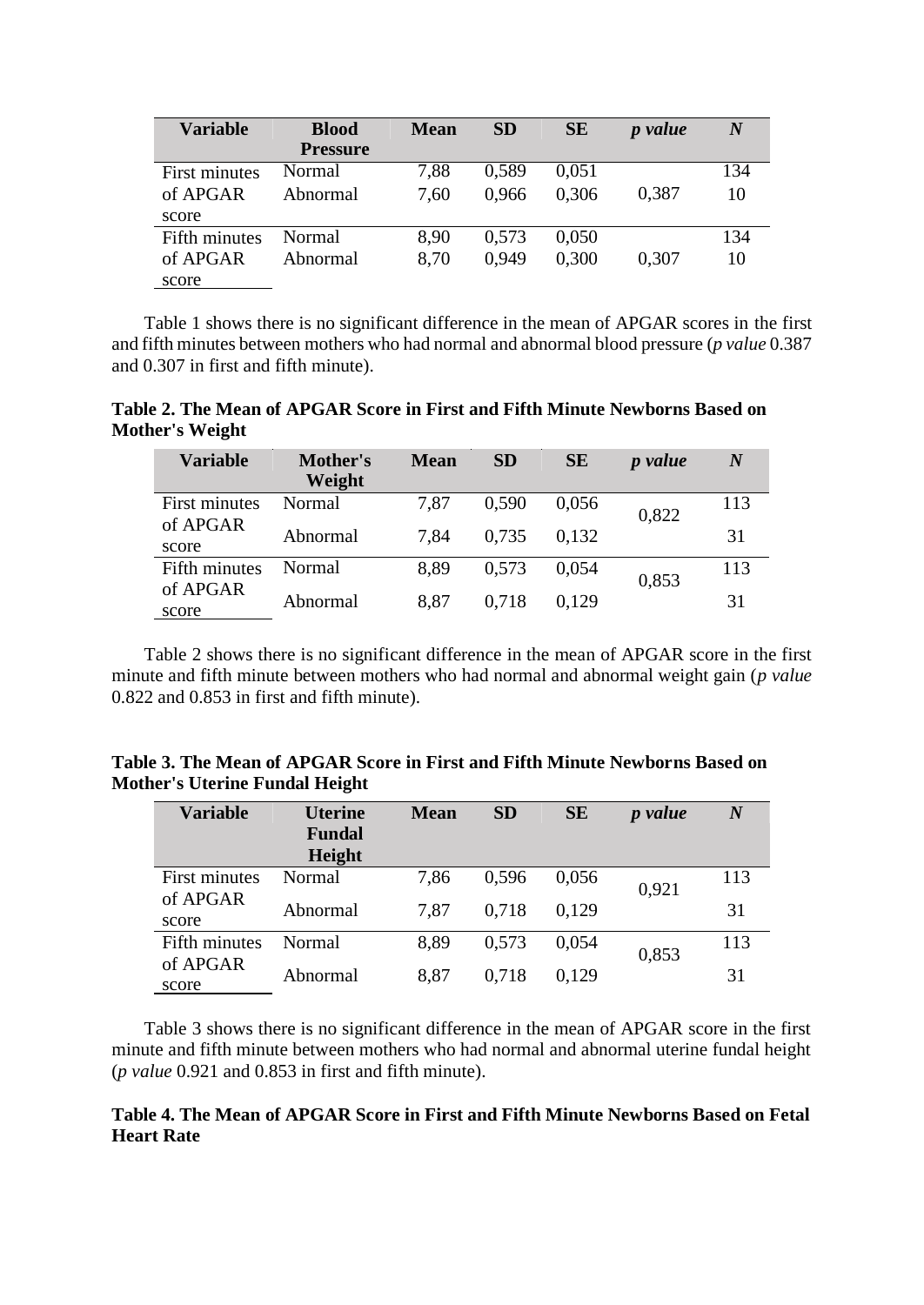| <b>Variable</b>   | <b>Fetal Heart</b><br>Rate | Mean | <b>SD</b> | <b>SE</b> | <i>p</i> value | $\bm{N}$ |
|-------------------|----------------------------|------|-----------|-----------|----------------|----------|
| First minutes     | Normal                     | 7.91 | 0,477     | 0,040     | 0,000          | 141      |
| of APGAR<br>score | Abnormal                   | 5.67 | 2,082     | 1,202     |                | 3        |
| Fifth minutes     | Normal                     | 8.94 | 0,451     | 0.038     | 0,000          | 141      |
| of APGAR<br>score | Abnormal                   | 6.67 | 2,082     | 1,202     |                | 3        |

Table 4 shows there is significant difference in the mean of APGAR score in the first minute and fifth minute between mothers who had normal and abnormal fetal heart rate (*p value* 0.000 in first and fifth minute).

**Table 5. The Mean of APGAR Score in First and Fifth Minute Newborns Based on Fetal Movement**

| Variable      | Fetal           | <b>Mean</b> | <b>SD</b> | <b>SE</b> | <i>p</i> value | $\boldsymbol{N}$ |
|---------------|-----------------|-------------|-----------|-----------|----------------|------------------|
|               | <b>Movement</b> |             |           |           |                |                  |
| First minutes | Normal          | 7.91        | 0,477     | 0.040     | 0,000          | 141              |
| of APGAR      | Abnormal        | 5.67        | 2,082     | 1,202     |                | 3                |
| score         |                 |             |           |           |                |                  |
| Fifth minutes | Normal          | 8.94        | 0.451     | 0.038     | 0,000          | 141              |
| of APGAR      | Abnormal        | 6.67        | 2,082     | 1,202     |                | 3                |
| score         |                 |             |           |           |                |                  |

Table 5 shows there is significant difference in the mean of APGAR score in the first minute and fifth minute between mothers who had normal and abnormal fetal movement (*p value* 0.000 in first and fifth minute).

The multivariate analysis was carried out to determine which variable had greatest influence on the APGAR scores of the first and fifth minute scores. It was delivery/birth status (beta value  $= 0.170$ ). The result as shown in Table 6.

|       |                   | <b>Unstandardized Coefficients</b> |            | Standardized<br>Coefficients |          |      |  |
|-------|-------------------|------------------------------------|------------|------------------------------|----------|------|--|
| Model |                   | B                                  | Std. Error | Beta                         |          | Sig. |  |
|       | (Constant)        | 9.271                              | 2.158      |                              | 4.296    | .000 |  |
|       | Mother's age      | $-.022$                            | .010       | $-.193$                      | $-2.206$ | .029 |  |
|       | Birth status      | .165                               | .085       | .170                         | 1.929    | .056 |  |
|       | Fetal movement    | $-2.122$                           | .318       | $-489$                       | $-6.679$ | .000 |  |
|       | Gestational's age | .028                               | .054       | .039                         | .524     | .601 |  |

**Table 6. Factors Affecting the Mean of APGAR Score in the First and Fifth Minutes of Newborns**

This study indicate that based on prenatal screening data, the mother's condition is mostly normal. However, there are still mothers with abnormal prenatal screening data. According to Trotter, Chang and Thomson in Reeder, et.al (2012), one of the risk factors that can affect the final pregnancy outcome is prenatal factors such as maternal age, gestational age, parity status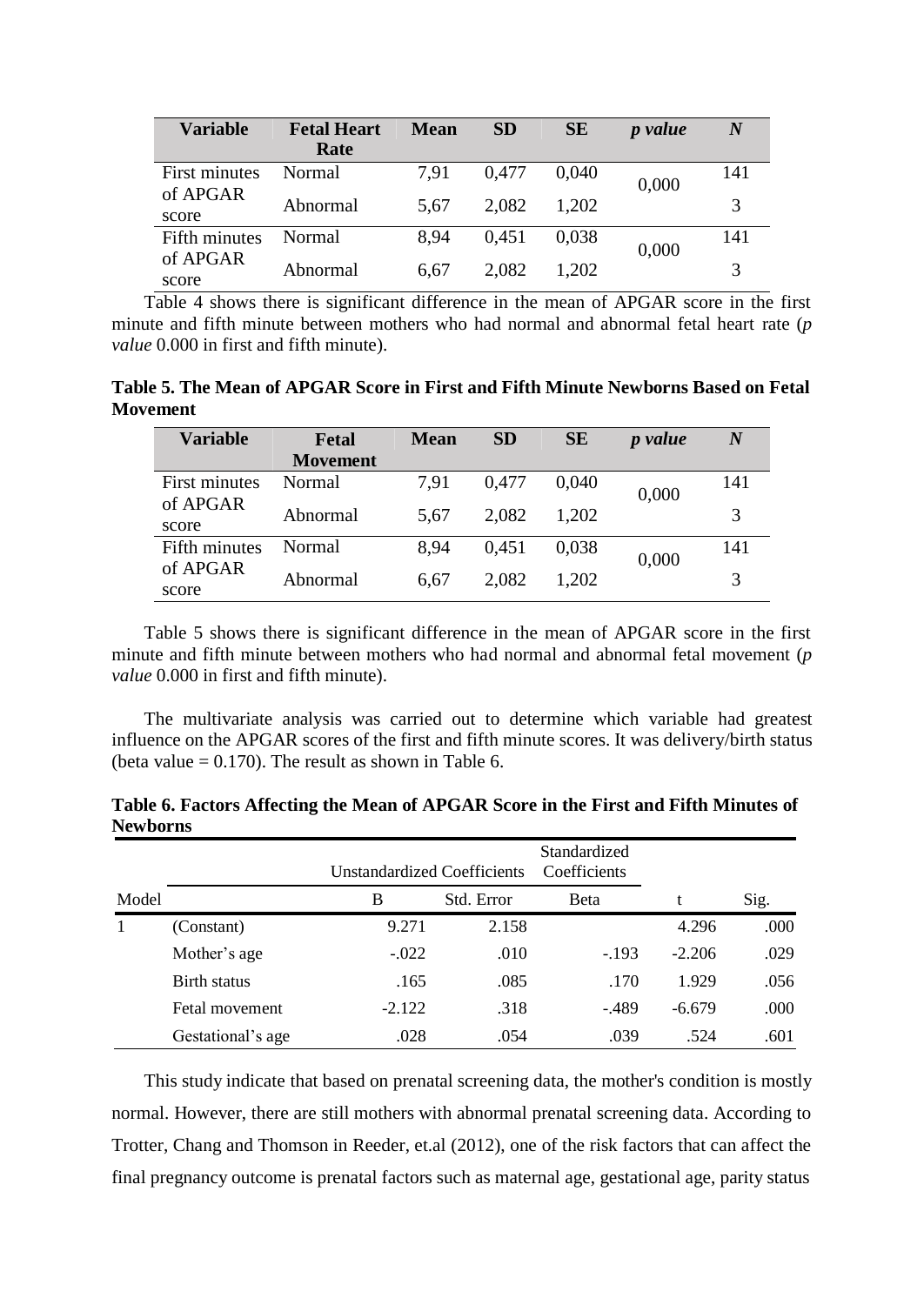and also includes examination of the mother's pregnancy condition. Study done by Raharjo, et.al (2021) also about a correlation between the insidence of apgar score below 7 based on maternal risk factors (prolonged labor, mother's age, parity, and anemia). Study done by Sinuraya, Nisa, Lokajaya & Puri (2017) showed that blood pressure is a very important indicator for detecting PE (preeclampsia) as a specific biomarker. Study done by Kasliwal, Kabra & Yadav (2021) also showed about low risk pregnancies to maternal condition and fetal outcome spesificaly in premature rupture of membrane.

Hight risk pregnancy also impact to neonatal conditions that shown in APGAR score newborn. Study done by Fajarriyanti (2017) showed there were several factors that influence the incidence of neonatal asphyxia at PKU Muhammadiyah Bantul Hospital, namely maternal age, parity, gestational age, delivery history and nutritional status. The incidence of infants with an APGAR score of 4-6 (moderate asphyxia) was more (85.4%). The results showed that the factor that was significantly related was maternal age ( $p= 0.019$ ).

This study showed that the fetal heart rate and fetal movement has a significant difference. This study also showed that the factor with the greatest influence on the APGAR score of newborns was delivery/birth status. Birth status is included in prenatal status as one of the risk factors that need to be detected in pregnant women (Reeder, et.al, 2012). The data also shows that the highest parity of mothers is multipara (58.3%) even 16.7% with grandemultipara. Kasliwal, et.al (2021) study's showed there was 8% of babies were low birth weight up to 100<sup>th</sup> pregnant woman who had premature rupture of membrane. There wasalso showed 30% of neonatal morbidity including early onset sepsis (15%), neonatal jaundice, neonatal infection, hypoglycemia, respiratory distress. Assessment of the baby's condition based on the APGAR score is one important indicator of the success of the baby to be able to survive shortly after birth (Wong, 2009; Piliteri, 2010; Reeder, et. al., 2012). Fetal heart rate and fetal movements are direct indicators that indicate the condition of the fetus/baby to be born.

Widarta, Laksana, Sulistyono & Purnomo (2015), early detection of risk factors for pregnant women can use the Poedji Rochjati Score Card (KSPR) and prevention of factor four being late. Of the four late factors, the late factor in detecting danger signs occurs the earliest and affects the other four late factors sequentially. Danger signs can be detected from an increase in blood pressure above normal values, excess body weight, uterine fundal height that is not appropriate for gestational age, fetal heart rate and fetal movement above/below normal values. The role of health workers such as at independent practice (BPM) in assessing and fully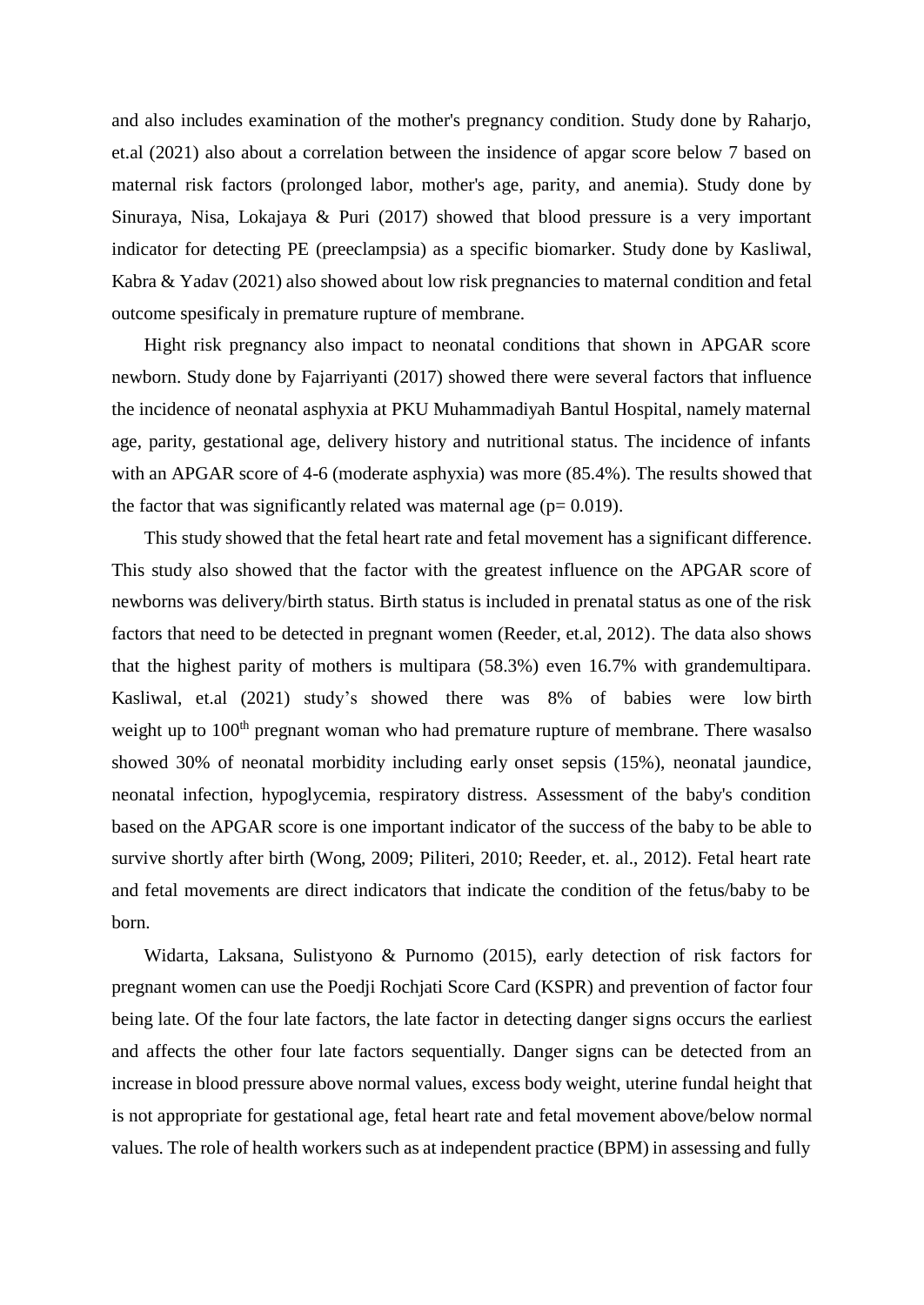documenting patient data is very important to help identify risk conditions that may be experienced by pregnant women.

#### **CONCLUSION AND SUGGESTION**

Risky pregnancy conditions can have an impact on the health of the fetus/baby and can be life-threatening. The detection of high-risk pregnant women is very important because it aims to determine whether the pregnant woman is in a condition during pregnancy, childbirth or postpartum, is not in a condition of complications and is safe in childbirth. Therefore, the need for uniformity and completeness of data documentation in early detection of pregnant women and can provide integrated data to the Public Health Center so that the condition of pregnant women with high risk can be identified for further treatment. It's necessary to develop research on other risk factors that also influence the APGAR score newborn.

#### **REFERENCES**

- 1. American Pregnancy Association (2016). Prenatal testing. Diakses dari <http://americanpregnancy.org/prenatal-testing/first-trimester-screen/>
- 2. Cunningham, Melisa. (2017). *New prenatal screening test could identify causes behind pregnancy complications*. Diakses dari [https://www.theage.com.au/national/victoria/new-prenatal-screening-test-could](https://www.theage.com.au/national/victoria/new-prenatal-screening-test-could-identify-causes-behind-pregnancy-complications-20170830-gy7alb.html)[identify-causes-behind-pregnancy-complications-20170830-gy7alb.html](https://www.theage.com.au/national/victoria/new-prenatal-screening-test-could-identify-causes-behind-pregnancy-complications-20170830-gy7alb.html)
- 3. Dinas Kesehatan Kota Padang. (2017). Profil Kesehatan Kota Padang Tahun 2016. DKK Padang
- 4. Fajarriyanti, I, N. (2017). Faktor-faktor yang mempengaruhi kejadian asfiksia neonanaturum di RSU PKU Muhammadiyah Bantul Tahun 2016-2017.
- 5. [Johns,](http://www.ncbi.nlm.nih.gov/pubmed?term=%22Johns%20J%22%5BAuthor%5D) J. & [Jauniaux,](http://www.ncbi.nlm.nih.gov/pubmed?term=%22Jauniaux%20E%22%5BAuthor%5D) E. (2006). Threatened miscarriage as a predictor of obstetric outcome. *Journal Obstetry [Gynecology](http://www.ncbi.nlm.nih.gov/pubmed/16582121)*, 107 (4), 845-850.
- 6. Kasliwal, A., Kabra, I., Yadav, P. (2021). Maternal and fetal outcome in premature rupture of membrane. *Indian Journal of Obstetrics and Gynecology Research,* 8 (3), 328-333
- 7. Leveno, K.J., Cunningham, F.G., Gant, N.F., Alexander, J.M., Bloom, S.,L., Casey, B.M., et al. (2009). *Obstetri Williams Panduan Ringkas* Edisi 21. (Brahm U. Pendit, Penerjemah). Jakarta: EGC. Buku asli diterbitkan tahun 2003
- 8. Murray, S.S. & McKinney, E.S. (2007). *Foundations of maternal-newborn nursing*. Vol.1. 4<sup>th</sup> ed. Singapore: Saunders